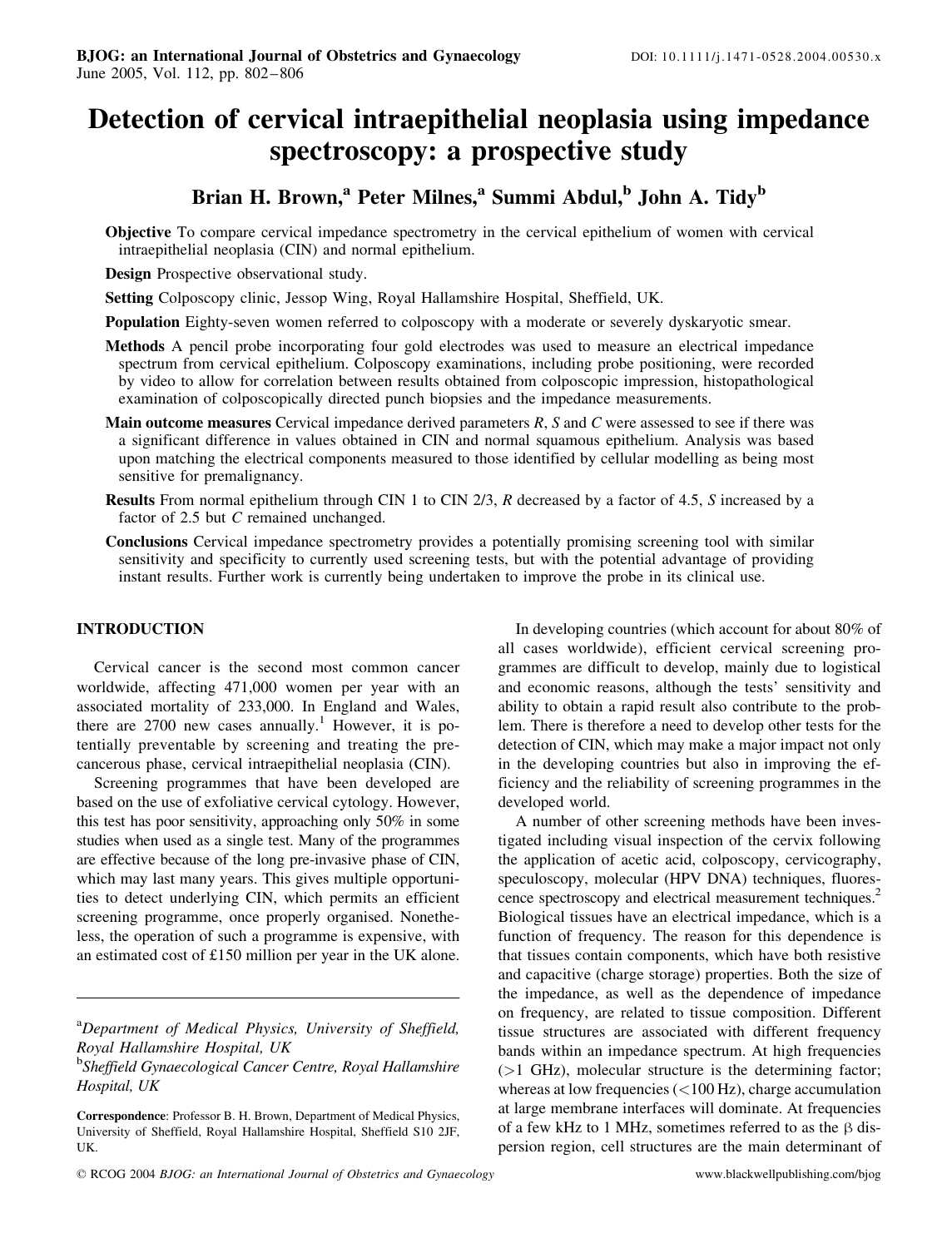tissue impedance. Within the  $\beta$  dispersion region, low frequency current can be considered as passing through the extracellular space, the current has to pass around the cells and the resistance to flow will depend upon the cell spacing and arrangement. However, at higher frequencies, current can penetrate the cell membranes, hence, pass through both intra- and extracellular spaces. Current will pass through the cells and will thus be determined by intracellular volume and possibly by the size of the nucleus.

Cervical epithelium is a highly structured, stratified tissue that exhibits changes associated with CIN, including an increase in the nuclear cytoplasmic ratio, loss of the layer of flattened cells close to the surface and an increase in the volume of extracellular space. This formed the basis for predicting the associated tissue impedance spectra likely with CIN. Our previous research work $3$  has shown that a pencil probe incorporating four gold electrodes can be designed and used to measure an electrical impedance spectrum from cervical epithelium. The objective of the pilot study was to use impedance spectral measurements from the female cervix to assess the agreement between practical measurements and the predictions made by taking into account the known cell arrangements.

In the pilot study on  $124$  women,<sup>4</sup> changes in the spectra were observed in association with premalignant changes. The sensitivity and specificity obtained in the detection of premalignant changes were at least as good as those obtained from cervical smear testing. The observed changes in impedance spectra can be explained by modelling the known structural changes in the top  $400 \mu m$  of cervical epithelium associated with CIN 1, 2 and  $3<sup>5,6</sup>$ 

Our current research objective is to improve the performance of the probe and to address practical issues in order to facilitate routine clinical use of the technique.

#### METHODS

Impedance measurements were made using a 5.5-mm diameter pencil probe, with four 1-mm diameter gold electrodes mounted flush with the face of the probe and spaced equally on a circle. A current of  $20 \mu A$  peak-to-peak was passed between an adjacent pair of electrodes and the resulting potential measured between the two remaining electrodes. The ratio of the measured potential to the amplitude of the imposed current determines a transfer impedance. Measurements were made at eight frequencies by doubling the frequency in steps between 4.8 and 614 kHz.

Impedance measurements were made before acetic acid was applied for the purposes of colposcopy. The probe was placed in eight positions on the cervix. These were as for the cardinal points of the compass with four positions close to the border with the endocervical canal and the remaining four well into the normal squamous epithelial surface of the cervix. Impedance measurements were made serially at 67 frames per second and input to a computer.

Colposcopy examinations, including probe positioning, were recorded by video to allow for correlation between results obtained from colposcopic impression, histopathological examination of colposcopically directed punch biopsies and the impedance measurements. To qualify as 'normal', squamous epithelium had to lie outside the transformation zone, show no evidence of change with acetic acid and have a positive staining with Lugol's iodine. The whole of the transformation zone was visible in all cases. In nearly all cases, two separate sets of data (each of 100 measurements recorded over 1.5 seconds) were recorded in succession in order to check reproducibility of the measurements. Only the first set of measurements was used for the results presented in this paper.

Calibration was performed by placing the probe in saline of known electrical conductivity. A four-electrode measurement of the transfer impedance spectrum is essentially independent of the contact impedance between electrode and tissue (which is of the order of 1 k $\Omega$  compared with the transfer impedance of 100  $\Omega$ ).

Patient measurements were made in the colposcopy clinic after the study had been approved by an ethics committee and informed consent was obtained from the patients. Women with high grade smears (i.e. moderate or severe dyskaryosis) were recruited. However, three women with mild dyskaryosis were also studied. Postmenopausal women were not included in this study.

The 100 measurements forming the first data set recorded at each measurement position were averaged to give mean values of impedance at each of the eight frequencies. These data, forming an impedance spectrum, were then fitted by a least square deviation method to a Cole equation $\prime$ of the form

$$
Z = R_{\infty} + \frac{R_{\theta} - R_{\infty}}{\left[1 + \left(jF / F_c\right)\right]^{(1-\alpha)}}
$$

to give estimates of  $R_0$ ,  $R_\infty$  and  $F_c$ .  $R_0$  and  $R_\infty$  are the impedances (real part) at very low and very high frequencies, respectively;  $F_c$  is a frequency and  $\alpha$  is a constant. The  $\alpha$  increases with the inhomogeneity of tissue but we assumed a value of zero. In this case, an equivalent electrical circuit consisting of a resistor  $R$  placed in parallel with a resistor  $S$  and capacitor  $C$  in series will have an impedance Z, given by the above equation, where

$$
R_0=R, R_{\infty}=\frac{RS}{R+S}, F_c=\frac{1}{2\pi C(R+S)}
$$

Parameters  $R$ ,  $S$  and  $C$  can thus be determined from the fitted Cole equation. Because the probe was calibrated in saline of known conductivity,  $R$  and  $S$  are inversely proportional to conductivity and have the units of  $\Omega$  m. They can be related to the extra- and intracellular spaces, respectively, as described earlier. C is related to the cell membrane capacitance and is given in units of  $\mu$ F m<sup>-1</sup>.

© RCOG 2004 BJOG: an International Journal of Obstetrics and Gynaecology 112, pp. 802-806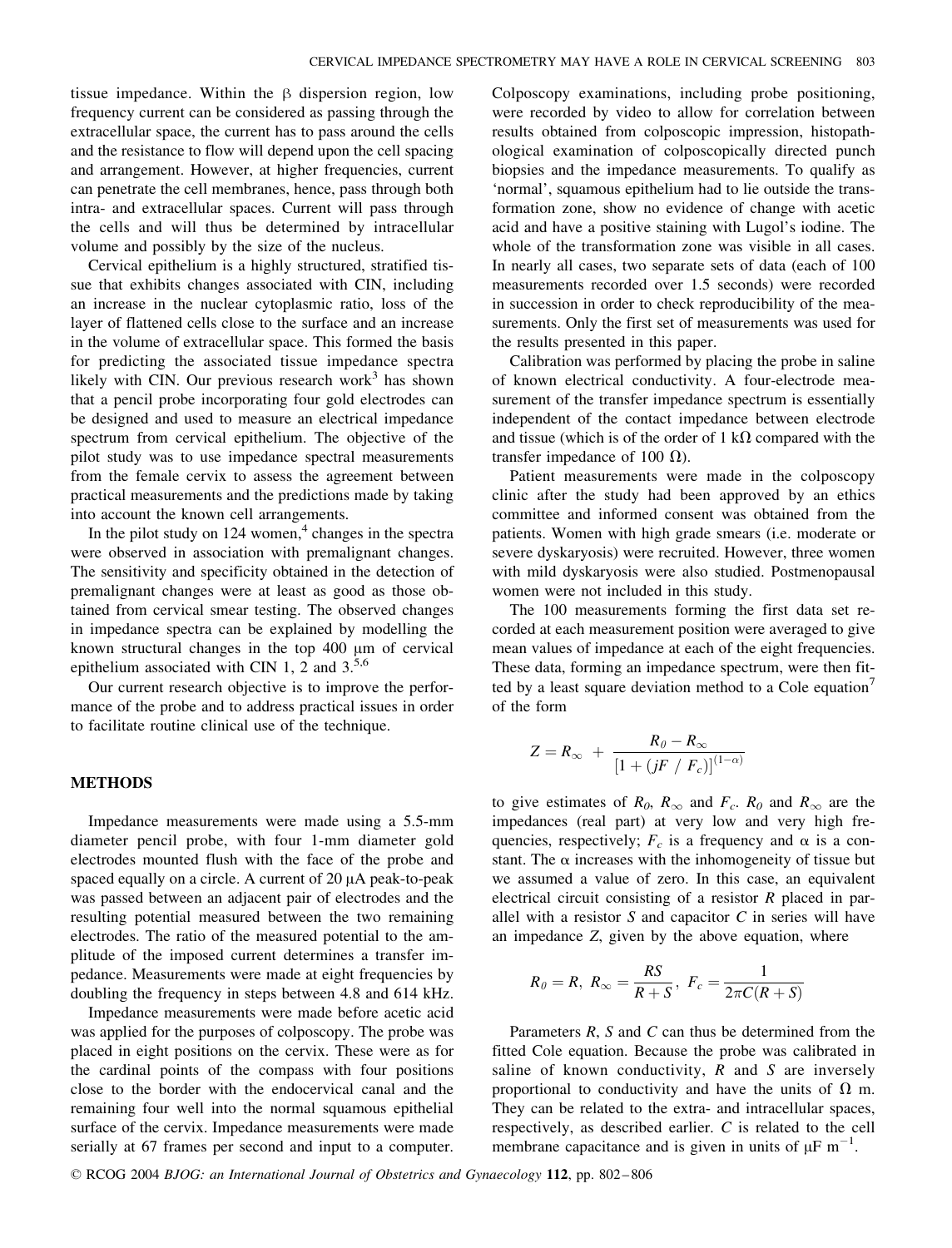#### RESULTS

A clear colposcopy result and good impedance data were available for 655 measurements made on 87 women. The maximum possible number of measurements was  $8 \times 87$ (i.e. 696). In 41 cases either, the tissue, at the point where the probe had been placed, was not clearly identified either by biopsy or colposcopy or data were rejected on technical grounds.

After comparing colposcopic and histology results, there were found to be 292 measurements from normal squamous epithelium, 123 from CIN 2/3 (high grade) and 34 from CIN 1 (low grade). In addition, 47 points were classified as mature metaplasia, 100 as immature metaplasia and 59 as columnar tissue.

The derived Cole equation parameters for the three tissue groups are shown in Fig. 1. Non-parametric Mann –Whitney two-tailed tests were performed and showed that there are several significant separations of the groups. The values for R and S separate normal squamous epithelium tissue from the CIN 2/3 tissues ( $P < 0.0001$  in both cases). R and S also separate normal squamous epithelium from CIN 1 tissues  $(P < 0.0001$  in both cases). S separates CIN 1 from CIN 2/3 tissues ( $P = 0.03$ ). The values for C do not show any significant changes.

To assess the statistical independence of the estimated values for  $R$  and  $S$ , a Pearson correlation was performed using the pooled data for normal squamous epithelium, CIN 1 and CIN 2/3 tissues. The  $r^2$  was 0.259, which can be interpreted as showing that 25.9% of the variation in  *can* be attributed to variations in S and vice versa.

From normal squamous epithelium through CIN 1 to CIN 2/3 (Fig. 1), R decreases by a factor of about 4.5, S increases by a factor of about 2.5 but C does not change.

To assess the usefulness of the technique as a screening test, we derived receiver operating characteristic (ROC)



Fig. 1. Mean values of R, S and C in normal squamous epithelium, CIN 1 tissue and CIN 2/3 tissue. R and S are in  $\Omega$  m. C is a capacitance with the units of  $\mu$ F m<sup>-1</sup> (number of points for normal squamous epithelium = 292, CIN  $1 = 34$  and CIN  $2/3 = 123$ ; bars indicate standard error).



Fig. 2. ROC curves from the data  $(R)$  for normal squamous epithelium and the CIN 2/3 tissues.

curves $8$  for the normal squamous epithelium and CIN 2/3 tissue groups (Figs 2 and 3). ROC curves show the sensitivities  $(1 -$  the fraction of false negatives) and specificities  $(1 -$  the fraction of false positives) with these variables used as discriminants between the normal squamous epithelium and CIN 2/3 tissue groups. If there is discrimination between the two groups, the curve is displaced upwards and to the left. The area under the curve indicates the degree of separation: an area of 0.5 corresponds to no discrimination and an area of 1.0 to perfect separation.

As in the pilot study, the data were also grouped for each woman so that we could make comparisons between the electrical impedance measurements and the results of both the referral smear test and the outcome of the colposcopy examination.

To provide a single indicator for each woman, R/S was first calculated for each of the eight measurement sites. This was an attempt to take into account the fact that  $$ decreases and S increases as we progress from normal squamous epithelium through CIN 1 to CIN 2/3. The lowest value of  $R/S$  ( $R/S$  minimum) was then taken as the outcome for each woman on the basis that this should identify the greatest abnormality. However, we found that this method of identification included a number of tissue sites, which were identified by colposcopy as columnar or immature metaplasia tissues. To limit this confusion, we excluded sites where R was less than or equal to 2.12  $\Omega$  m (the 25% centile for the CIN 2/3 group) when taking the minimum value of  $R/S$  in each woman. In this study, but not in the pilot study, we also analysed the data by defining CIN by centile limits on  $R$ ,  $S$  and  $R/S$ . If any of the measurements on a particular woman were within these limits, then a positive impedance result was returned.

The colposcopy and biopsy results were used to place women into either a CIN group or a 'normal' group. All of the 'normal' group had at least two colposcopic examinations,

D RCOG 2004 BJOG: an International Journal of Obstetrics and Gynaecology 112, pp. 802 – 806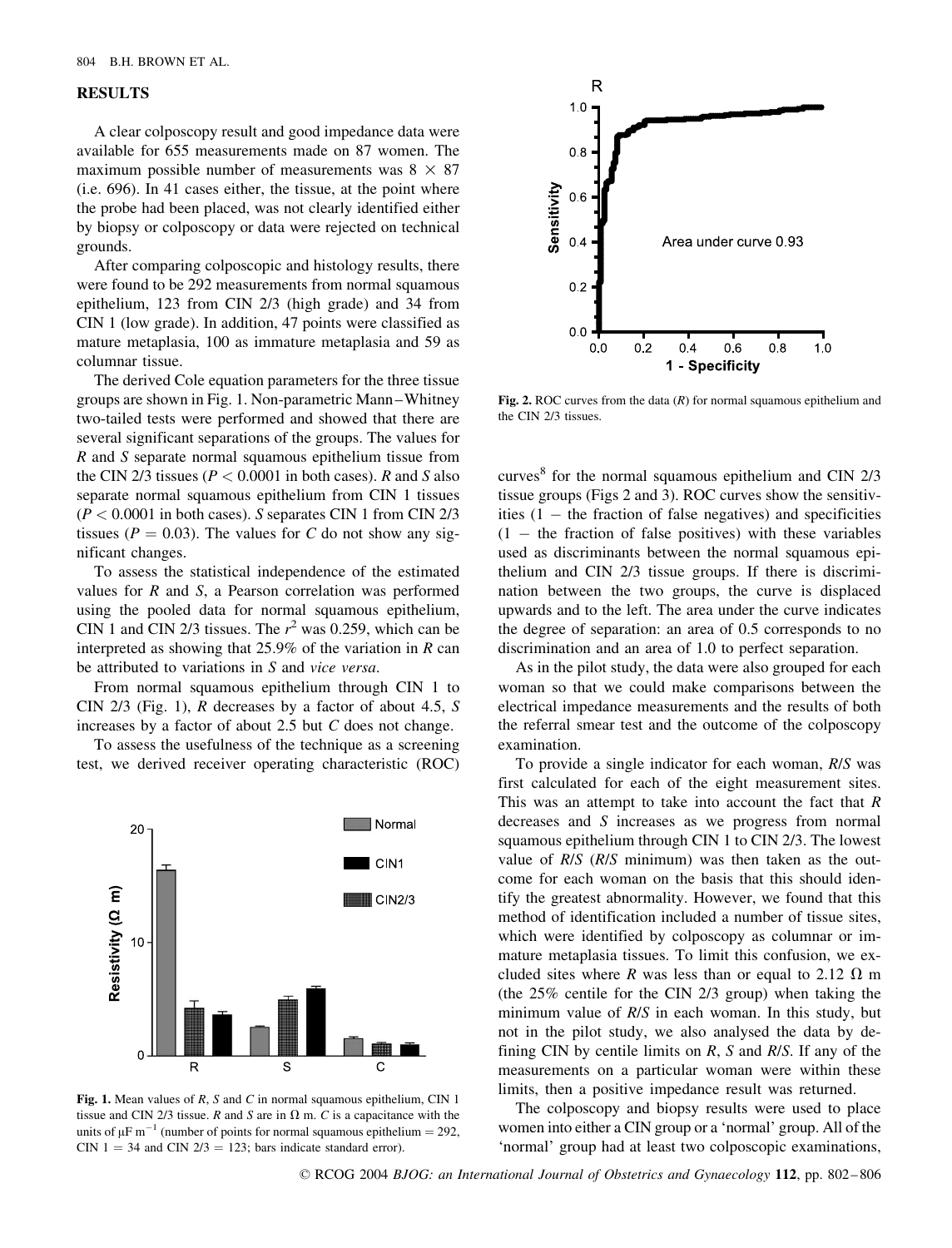

Fig. 3. ROC curves from the data  $(S)$  for normal squamous epithelium and the CIN 2/3 tissues.

six months apart, with repeat cervical cytology and biopsies. If any tissue of CIN 1 or CIN 2/3 was identified, then the woman was placed in the CIN group. There were 61 in the CIN group and 21 in the 'normal' group. Five were excluded from the total of 87 women. Women were excluded if we obtained fewer than six out of the possible eight measurements or the outcome of the colposcopy investigation was ambiguous.

The  $R/S$  minimum results when compared with the CIN, 'normal' classification using the ROC curve revealed an area under the curve at 0.707. A sensitivity of 67% can be obtained with a specificity of 67%.

If we categorise the 82 women on the basis of the impedance results and use the 75% centile point (0.70) for R/S minimum as the borderline, then impedance produced the following performance measures: sensitivity 75% (46/61), specificity 43% (9/21), positive predictive value 79% (46/58) and negative predictive value 38% (9/24). If we define CIN using the 25 and 75 centiles on R, S and R/S (i.e.  $2.0 < R < 3.4$ ,  $4.2 < S < 7.5$  and  $0.31 < R/S < 0.55$ ), then we obtain the following: sensitivity 75% (46/61), specificity 71% (15/21), positive predictive value 88% (46/52) and negative predictive value 50% (15/30). In this study, cervical cytology had a positive predictive value of 74% (61/82).

### DISCUSSION

The major changes in cervical tissue in the pre-cancerous stages are the breaking down of superficial cell layering and increases in the size of cell nuclei. The Cole equation, which has been fitted to the measured impedance spectra, provides the parameters R, S and C.

R is determined by the conduction pathways through the extracellular space, and is thus sensitive to the packing of cells into layers. In normal squamous epithelium, we would expect to see a high value for  $R$  as current has to track

around the cell layers, hence, take a long resistive path. In CIN 1 and CIN 2/3, the superficial cell layering of normal squamous epithelium is absent, hence,  $R$  is greatly reduced. The observed changes in  $R$  in this prospective study fit well with this model. S is determined by the conduction paths through the intracellular space. If the conductance of the intracellular space is reduced in CIN, then S will increase in value. There is a well-documented large increase in mean nuclear size in CIN  $2/3$  tissue<sup>9,10</sup> and this can be expected to cause some increase in the value of S. The observed changes show a large increase in S. This change is actually larger than can be explained solely by an increase in nuclear size.<sup>5</sup> $C$  is determined by the structure of the cell membrane. We found no change in the value of C.

Our results show a very good separation of the measurements made on normal squamous epithelium and on CIN 1 and CIN 2/3 graded tissues. The ROC curves (Figs 2 and 3) show that sensitivities and specificities of 80–90% can be obtained in detecting the changes associated with CIN 2/3 in individual biopsy proven sites. The analysis on a 'per woman' basis gives lower sensitivities and specificities of about 70%. These figures are slightly worse than found in the pilot study. The fact that there were more sites of immature metaplasia and of columnar tissue in the prospective group than in the pilot study group would be expected to give a small increase in false-positive results.

The value of  $R$  is slightly reduced in the prospective study when compared with the pilot study. $4$  The most likely reason for this difference is that a different probe was used in the prospective study. While the construction specification was unchanged, small differences in electrode spacing and the flatness of the face of the probe can produce changes in  *as the thickness of mucous trapped between* the tissue and the probe may vary.

It was shown by Coppleson *et al.*<sup>11</sup> that electrical measurements could be used to detect pre-cancerous changes in cervical tissue. Their probe, known as  $T$ ruscreen, $^{12}$  makes bipolar electrical measurements of the response to a 1.25-V pulse applied for  $260 \mu s$ . The subsequent decay of charge at the tissue/electrode interface is observed. This response will be indirectly related to the low frequency impedance of the electrodes and the underlying tissue. Clinical trials using this probe have not yet been fully reported.

Mitchell *et al.*<sup>13</sup> reviewed several methods for the diagnosis of squamous intraepithelial lesions and derived ROC curves. They give areas under the ROC curves of 0.76 for Papanicolaou smear testing, 0.84 for diagnostic colposcopy and  $0.71$ – $0.75$  for a fluorescence spectroscopy technique they have developed. In most cases, Mitchell et al. grouped CIN 1 and CIN 2/3 tissues together in deriving the ROC curves. Our data in this prospective study are very similar to those we reported previously and again show sensitivities and specificities that are certainly comparable with existing screening methods. The advantage of this method as a potential screening test is that it can provide an immediate result. There are a number of advantages

D RCOG 2004 BJOG: an International Journal of Obstetrics and Gynaecology 112, pp. 802 – 806